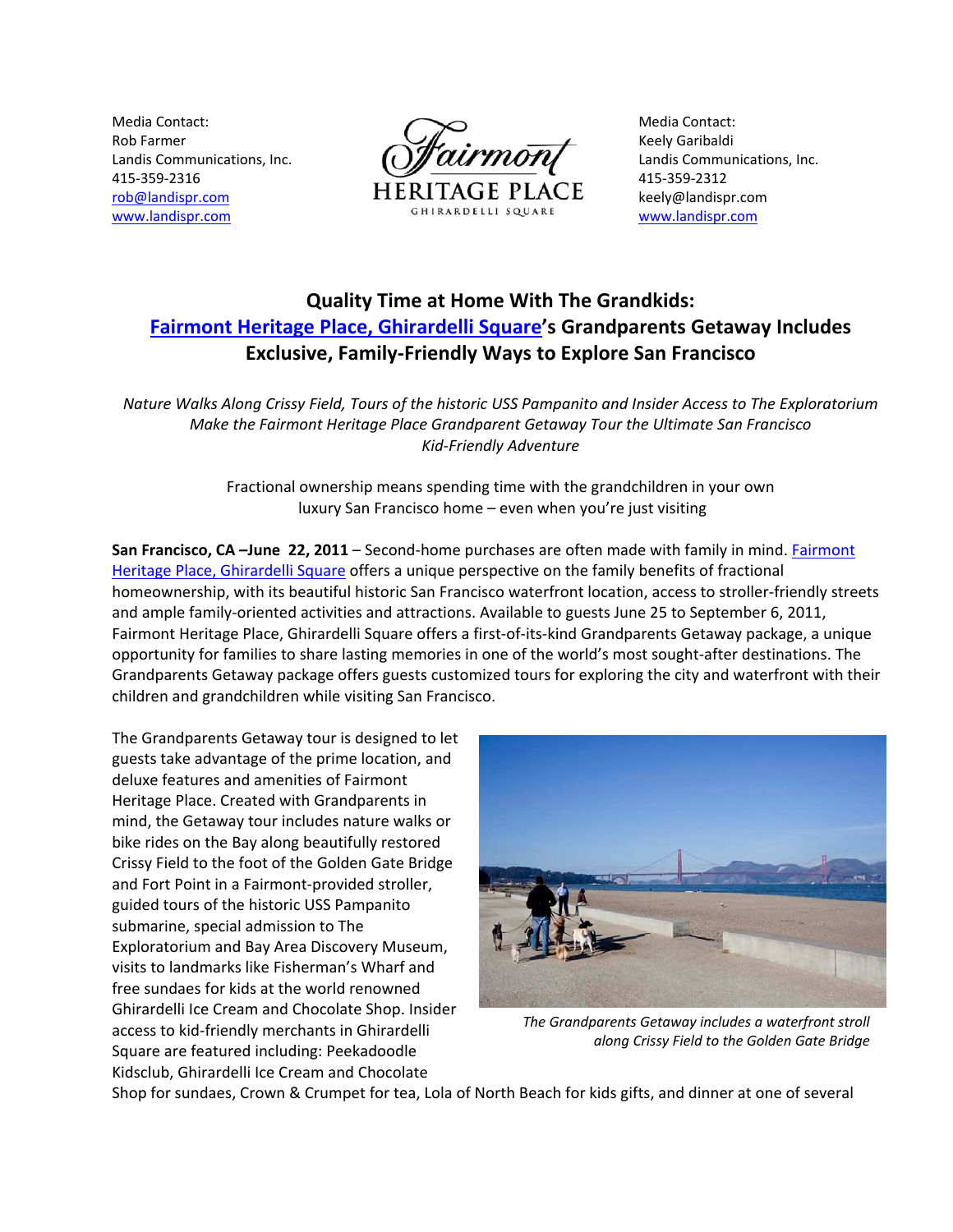recommended restaurants within walking distance of Fairmont Heritage Place. By tour's end, Grandparents and children alike will be tuckered out and ready to snuggle into bed with a movie from Fairmont Heritage Place's selection of more than 1000 films, including all the latest releases.



"With so many buyers making purchase decisions with their grandchildren in mind, we want to highlight our many amenities expressly for them," says Todd Chapman, President of JMA Ventures, LLC, owners and operators of the residential property. "Fairmont Heritage Place, Ghirardelli Square represents a unique way for homebuyers to stay in touch with family in their own home away from home."

# **Fractional Ownership Opportunity**

Built into the Square's circa 1860 brick and timber chocolate factory, Fairmont Heritage Place residences combine the historic charm of a one‐of‐ a‐kind landmark property with world‐class amenities and services from Fairmont Hotels & Resorts. Offering one‐, two‐ and three‐bedroom pied‐a‐ terre homes,  $1/10<sup>th</sup>$  deeded fractional ownership and 35 days of usage per year, Fairmont Heritage Place has become an attractive purchase decision among the second‐ and vacation‐home buying market. Grandparents that are frequent travelers to San Francisco can enjoy the comforts and convenience of a luxury home in one of the most exciting and entertaining cities in the world and participation in an extensive reciprocity program opening doors to hundreds of luxurious international travel destinations.

*On the itinerary: High Tea at Crown & Crumpet*

Offering easy access to San Francisco's waterfront, the residences are within walking distance to some of San Francisco's best neighborhoods, including the Marina, Pacific Heights and Russian Hill. In addition to the distinctive location and historic charm, Fairmont Heritage Place offers easy living, with a full complement of Fairmont-branded services including: housekeeping, 24/7 concierge service, shopping and grocery provisioning upon arrival and in‐room dining, transportation by Fairmont house car, private wine and personal storage and much more. With top-end in-home features and amenities, Fairmont Heritage Place offer turnkey luxury that typically takes additional investment of time and money to install in a full‐purchase second home.

# **Exclusive Access to Fairmont and Raffles Properties Worldwide**

The value of ownership at Fairmont Heritage Place extends well beyond Ghirardelli Square. While homeowners receive fractional deeded interest in their San Francisco home, they are also afforded exclusive access to several Fairmont Heritage Place properties, as well as the international collection of Fairmont and Raffles hotels and resorts and The Registry Collection properties. Homeowners can use up to 14 days per year at these affiliated properties, which include iconic landmarks like The Plaza Hotel in New York, The Fairmont Banff Springs and London's Savoy. Homeowners also gain immediate entry into the invitation‐only Fairmont President's Club Circle, the most prestigious designation within Fairmont's President's Club, the brand's exclusive guest recognition program.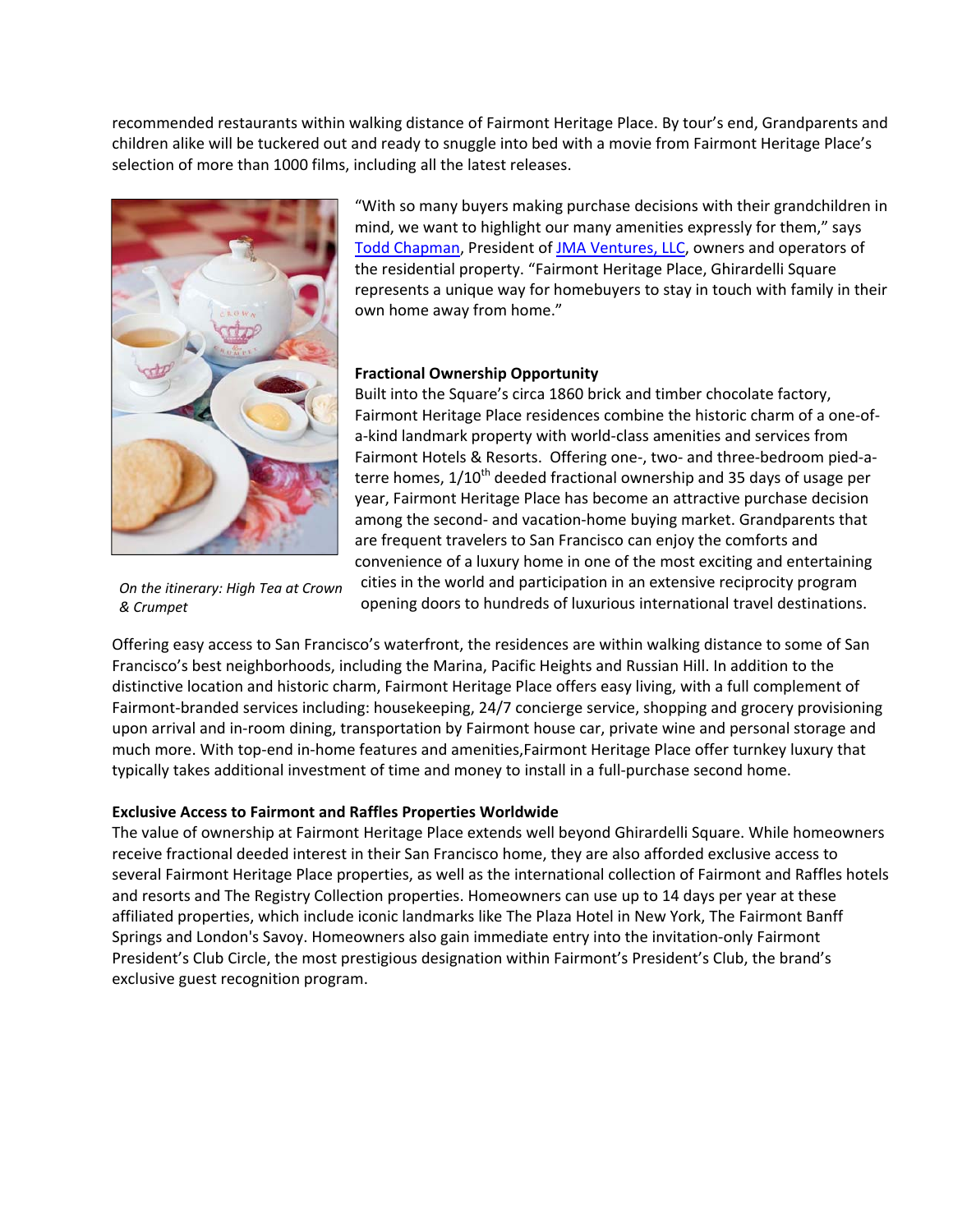#### **INFORMATION**

# **ADDRESS &**

**LOCATION:** 900 North Point Street Entrance on North Point @ Polk Street San Francisco, CA 94109

# **AMENITIES:**

- 24/7 Concierge services
- Housekeeping and butler services
- Valet service and transportation by Fairmont house car
- On‐site fitness center
- Fully‐equipped Business Center and executive board room facilities
- Dedicated Owner's Lounge, billiards and dining area
- Two outdoor patios with fireplaces and panoramic waterfront views
- Private wine and personal storage
- Two assigned parking spaces per home
- Membership in Fairmont's prestigious President's Circle guest recognition program

### **RESIDENCE FEATURES:**

- Flat screen HDTV with DirectTV
- Fireplaces with limestone hearth
- Bosch stackable washer/dryer
- Sub‐Zero refrigerator and freezer
- Wolf 4‐burner gas range and convection oven/microwave
- Fisher & Paykel dishwasher
- Kitchen island with Sub‐Zero wine refrigerator
- Exposed historical brick walls in most residences
- Outdoor terraces in select residences



| <b>DEVELOPER:</b>                       | <b>JMA Ventures</b>                                                                                |
|-----------------------------------------|----------------------------------------------------------------------------------------------------|
| <b>ARCHITECTS/</b><br><b>DESIGNERS:</b> | Hornberger + Worstell (architects)                                                                 |
| SALES &<br><b>MARKETING:</b>            | The Mark Company                                                                                   |
| <b>SALES CENTER:</b>                    | 900 North Point Street, Suite E204A<br>San Francisco, CA 94109<br>(415) 292-1000 or (800) 921-8865 |